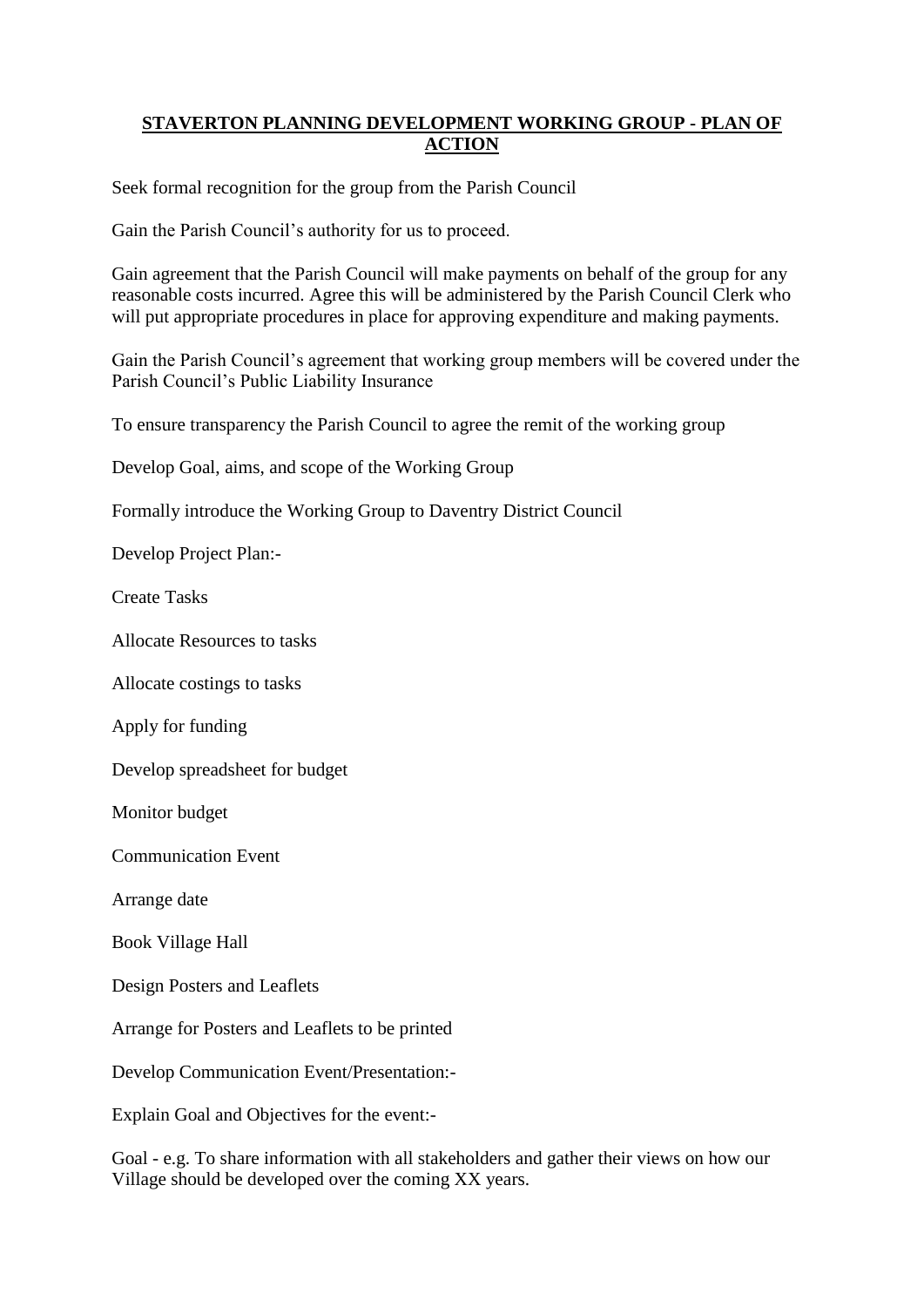Objectives e.g.

- Communicate background (inc CIL component)
- Communicate aims of the working group
- Introduce members of the working group
- Explain process:-

Communication Event

Design Questionnaire

Distribute Questionnaires

Collect Questionnaires

Analyse data from questionnaires

2<sup>nd</sup> Communication Event (Share analysed info) and gather further opinions

Draft plan created and posted on VH website

Draft plan copied to other outside Stakeholders e.g Highways

Final plan created incorporating feedback from all Stakeholders

Plan signed off by Parish Council

Plan sent to DDC

Plan agreed

Design Questionnaire

Distribute Questionnaire

Collect Questionnaires

Analyse Data from Questionnaires

Arrange 2nd Communication Event

Analyse information from 2nd Event

Create draft plan and post on website

Send draft plan to outside Stakeholders

Incorporate any relevant feedback from all Stakeholders into draft plan

Produce Final Plan and achieve sign off from Parish Council